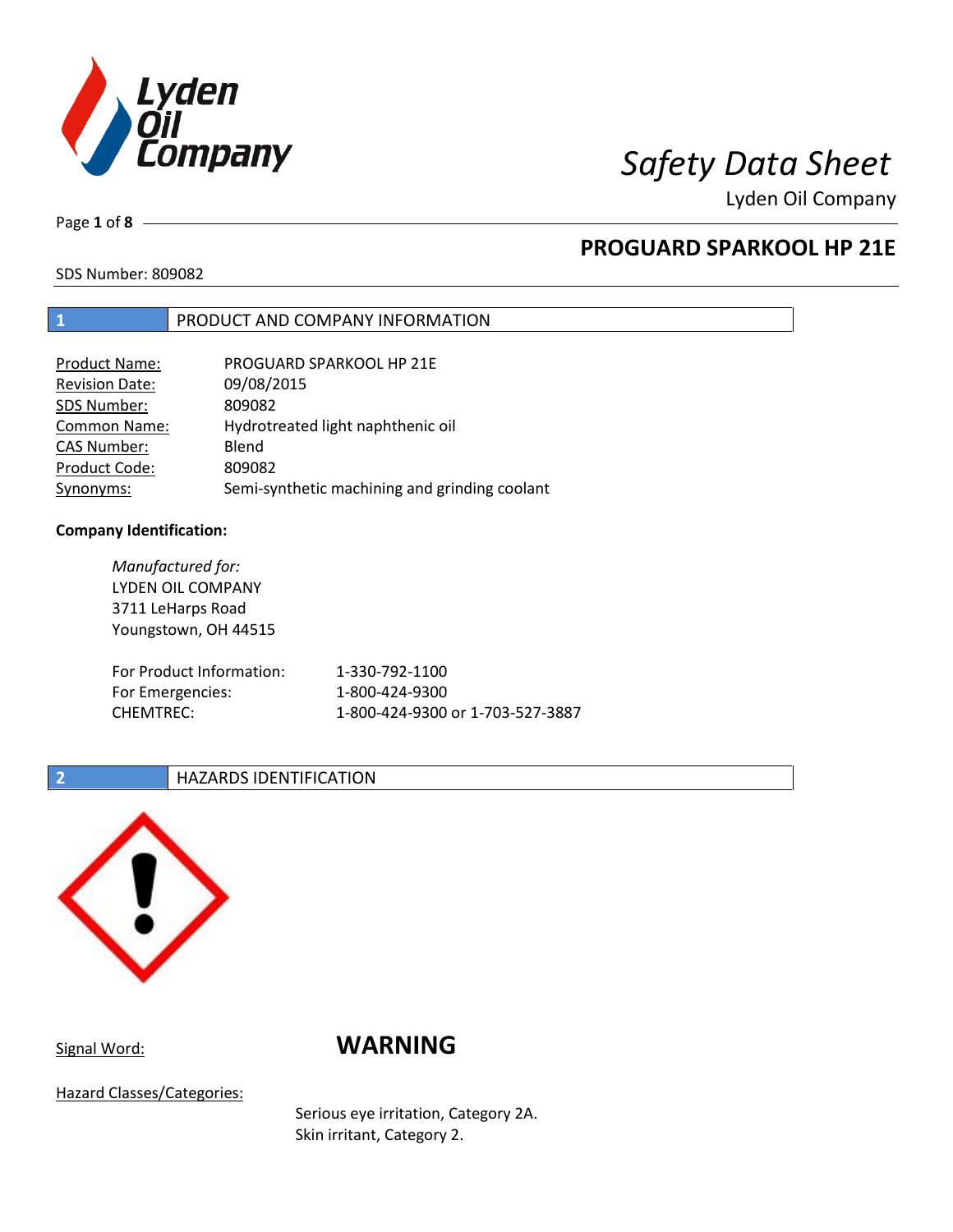

Lyden Oil Company

| Page 2 of 8 -                   |                                                                       |
|---------------------------------|-----------------------------------------------------------------------|
|                                 | <b>PROGUARD SPARKOOL HP 21E</b>                                       |
| <b>SDS Number: 809082</b>       |                                                                       |
|                                 |                                                                       |
| Hazard Statement(s):            |                                                                       |
|                                 | H319: Causes serious eye irritation.                                  |
|                                 | H315: Causes skin irritation.                                         |
| <b>Precaution Statement(s):</b> |                                                                       |
|                                 | P101: If medical advice is needed, have product container or label at |
|                                 | hand.                                                                 |
|                                 | P102: Keep out of reach of children.                                  |
|                                 | P103: Read label before use.                                          |
|                                 | P280: Wear protective gloves and eye protection.                      |
|                                 | P302+352: IF ON SKIN: Wash with plenty of soap and water.             |
|                                 | P332+313: If skin irritation occurs: Get medical advice/attention.    |
|                                 | P305+351+338: IF IN EYES: Rinse cautiously with water for several     |
|                                 | minutes. Remove contact lenses if present and easy to $do$ – continue |
|                                 | rinsing.                                                              |
|                                 | P337+313: If eye irritation persists get medical advice/attention.    |
|                                 | P362+364: Take off contaminated clothing and wash it before reuse.    |
|                                 |                                                                       |
| Other Hazard Statement(s):      |                                                                       |
|                                 | -NFPA Ratings:<br>Health = $1$                                        |
|                                 |                                                                       |
|                                 | Fire $= 0$                                                            |
|                                 | Reactivity = $0$                                                      |

### **3 COMPOSITION** / INFORMATION ON INGREDIENTS

### Ingredients:

*Mixture of the substances listed below with nonhazardous additions.*

| <b>Chemical Name</b>                                   | <b>CAS Number</b> | Percentage |
|--------------------------------------------------------|-------------------|------------|
| Distillates (petroleum), hydrotreated light naphthenic | 64742-53-6        | >10        |
| Triethanolamine                                        | 102-71-6          | $<$ 5      |

*\*Any concentration shown as a range is to protect confidentiality or is due to batch variation.*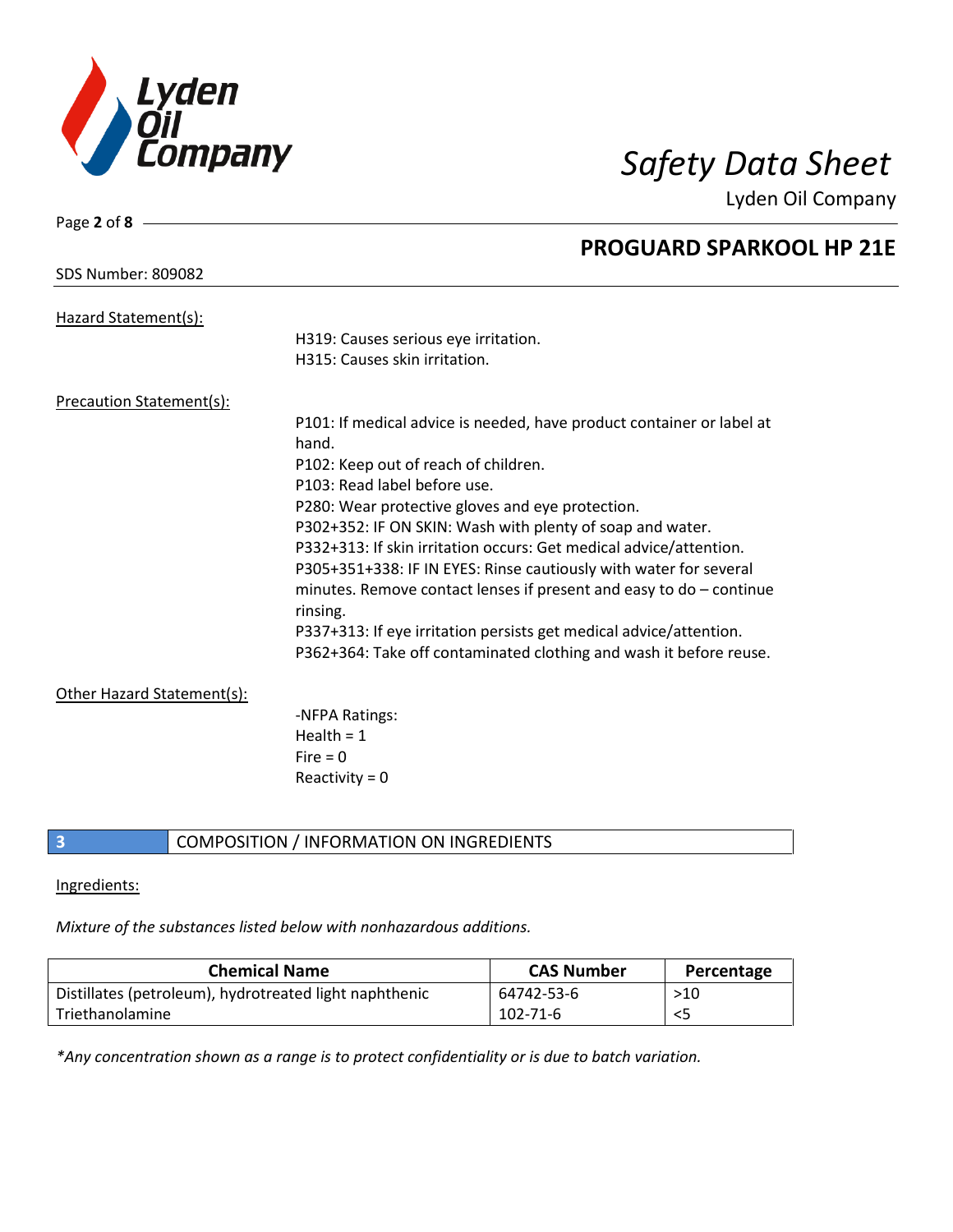

Lyden Oil Company

SDS Number: 809082

Page **3** of **8**

 $\overline{\phantom{a}}$ 

| 4                           | <b>FIRST AID MEASURES</b>                                                                                                                                                                                                                                                                                  |
|-----------------------------|------------------------------------------------------------------------------------------------------------------------------------------------------------------------------------------------------------------------------------------------------------------------------------------------------------|
|                             | Description of First Aid Measures:                                                                                                                                                                                                                                                                         |
| Inhalation:                 |                                                                                                                                                                                                                                                                                                            |
|                             | Remove victim to fresh air and keep at rest in a position comfortable<br>for breathing. If the victim has difficulty breathing or tightness of the<br>chest, is dizzy, vomiting or unresponsive, give oxygen with rescue<br>breathing or CPR as required and transport to the nearest medical<br>facility. |
| <b>Skin Contact:</b>        |                                                                                                                                                                                                                                                                                                            |
|                             | Flush skin with water, wash with soap and water. Remove<br>contaminated clothing. Do not reuse clothing until cleaned. If material<br>is injected under the skin, transport to the nearest medical facility for<br>additional treatment.                                                                   |
| Eye Contact:                |                                                                                                                                                                                                                                                                                                            |
|                             | Rinse opened eye for at least 15 minutes under running water. If<br>symptoms persist, consult medical attention.                                                                                                                                                                                           |
| Ingestion:                  |                                                                                                                                                                                                                                                                                                            |
|                             | Rinse mouth with water. If symptoms develop, obtain medical<br>attention.                                                                                                                                                                                                                                  |
|                             | Symptoms and Effects, both acute and delayed:                                                                                                                                                                                                                                                              |
|                             | No further relevent data available.                                                                                                                                                                                                                                                                        |
| <b>Recommended Actions:</b> | Treat symptomatically. Call a doctor or poison<br>control center for guidance.                                                                                                                                                                                                                             |

### **5 FIRE FIGHTING MEASURES**

### Recommended Fire-Extinguishing Equipment:

Use dry powder, foam, or carbon dioxide fire extinguishers. Water may be ineffective in fighting an oil fire unless used by experienced fire fighters.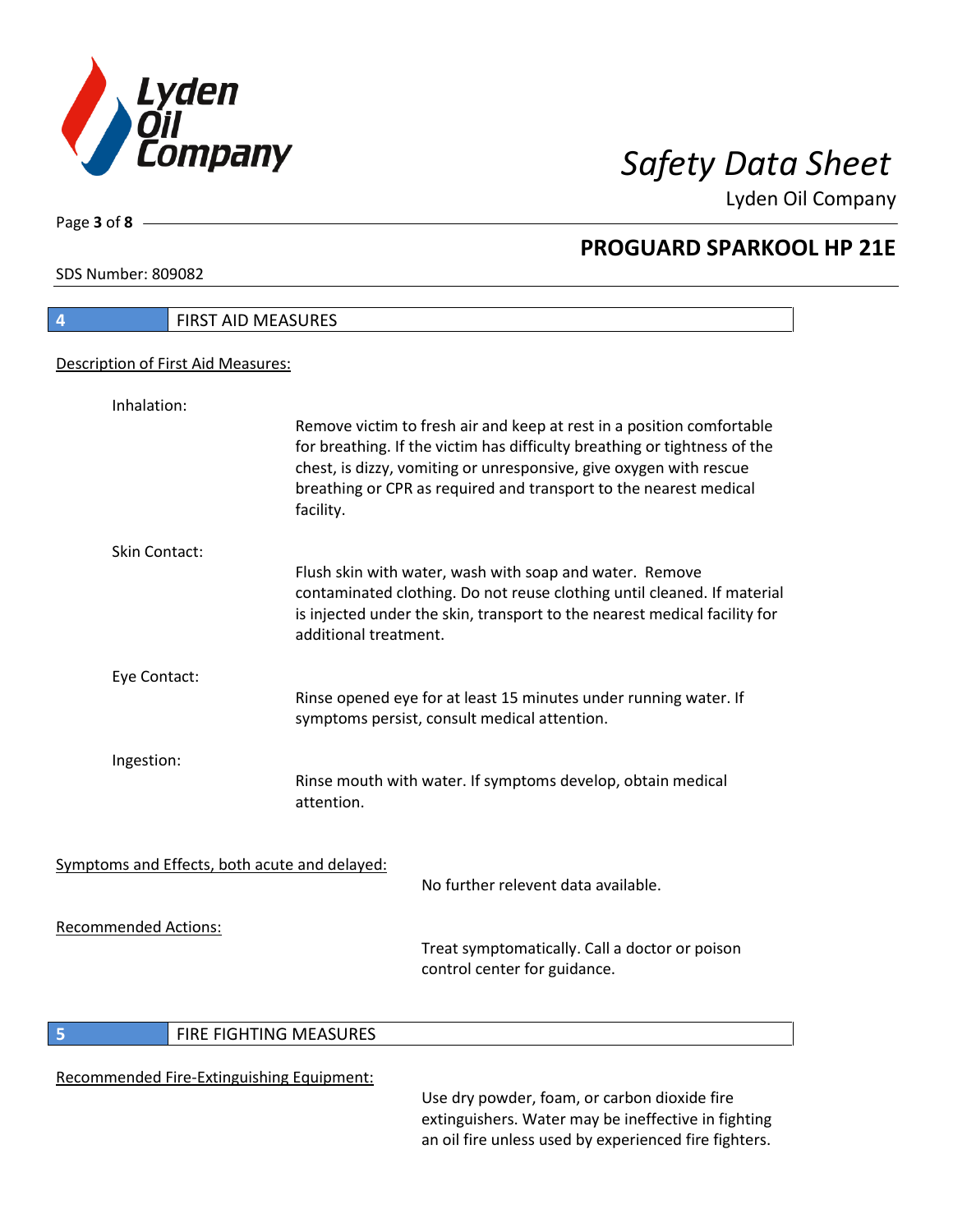

Page **4** of **8**

Lyden Oil Company

|                                                       | <b>PROGUARD SPARKOOL HP 21E</b>                                                                                                                                                                   |
|-------------------------------------------------------|---------------------------------------------------------------------------------------------------------------------------------------------------------------------------------------------------|
| <b>SDS Number: 809082</b>                             |                                                                                                                                                                                                   |
| Possible Hazards During a Fire:                       | Hazardous combustion products may include: A<br>complex mixture of airborne solid and liquid<br>particulates and gases (smoke). Carbon monoxide.<br>Unidentified organic and inorganic compounds. |
| Recommendations to Firefighters:                      | Proper protective equipment including breathing<br>apparatus.                                                                                                                                     |
| <b>ACCIDENTAL RELEASE MEASURES</b><br>$6\phantom{1}6$ |                                                                                                                                                                                                   |
| <b>Personal Precautions:</b>                          | Avoid contact with skin, eyes, and clothing.<br>Keep away from sources of ignition.                                                                                                               |
| <b>Emergency Procedures:</b>                          | Contain spilled material, collect in suitable and<br>properly labled containers.                                                                                                                  |
| <b>Environmental Precautions:</b>                     | Do not allow to reach sewage system or any water<br>course.<br>Do not allow to enter ground waters.                                                                                               |
| Cleanup Procedures:                                   | Pick up excess with inert absorbant material. Treat<br>contaminated absorbent same as spilled product.                                                                                            |
| <b>HANDLING AND STORAGE</b><br>7                      |                                                                                                                                                                                                   |

Handling Precautions:

Handle with care and avoid spillage on the floor. Do not cut, weld, drill, grind, braze, or solder container.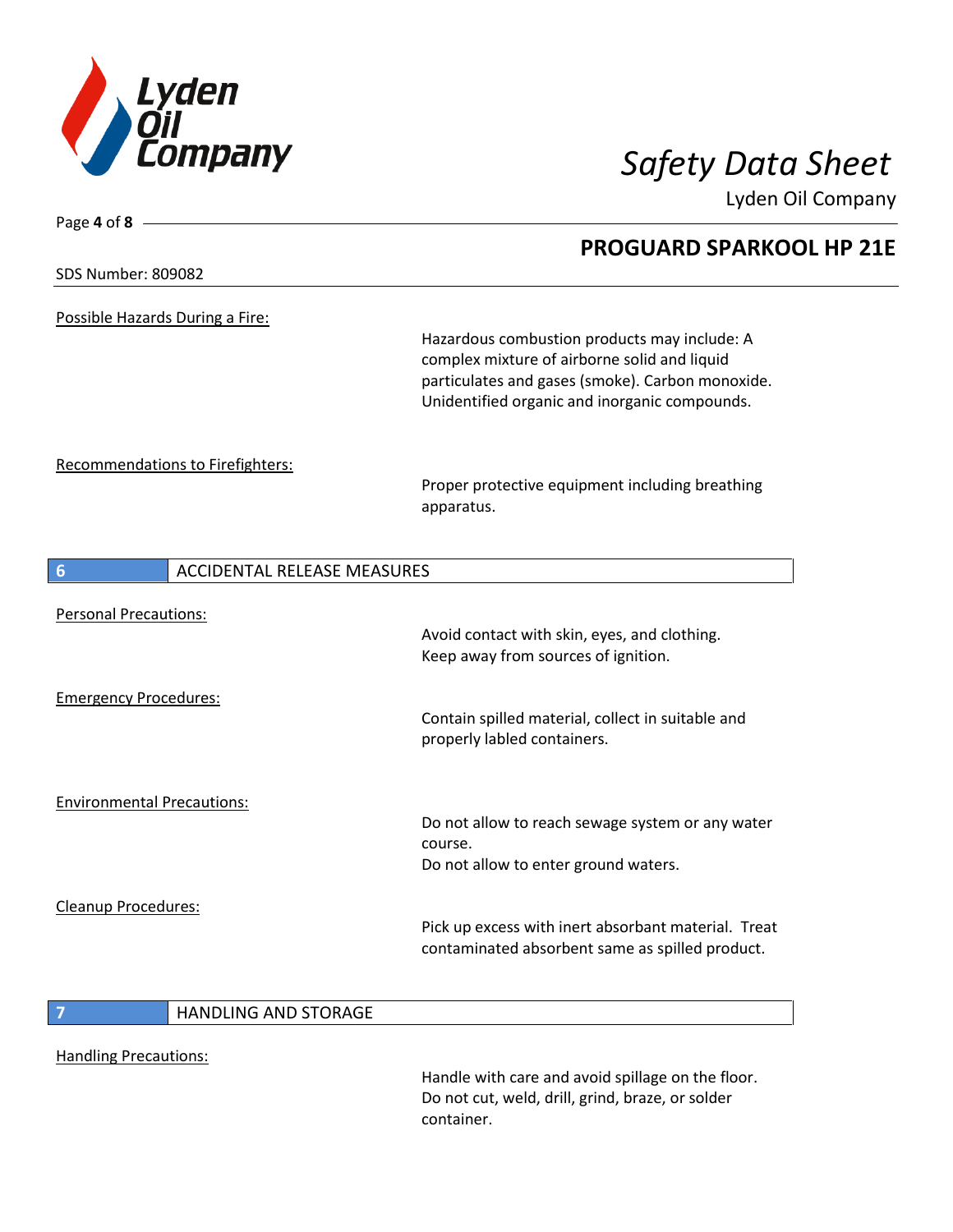

Lyden Oil Company

SDS Number: 809082

Page **5** of **8**

Storage Requirements:

Keep container tightly sealed. Keep away from sources of ignition.

### **8** EXPOSURE CONTROLS / PERSONAL PROTECTION

### Exposure Limits:

-64742-53-6 Distillates (petroleum), hydrotreated light naphthenic:

ACGIH TWA – Long-term value:  $5mg/m<sup>3</sup>$ OSHA TWA – Long-term value:  $5mg/m<sup>3</sup>$  (mist)

- 102-716 Triethanolamine:

ACGIH TWA - Long-term value:  $5mg/m<sup>3</sup>$ 

Engineering Controls:

All ventilation should be designed in accordance with OSHA standard (29 CFR 1910.94).

Personal Protective Equipment:

Wash hands before breaks and at the end of work. Use safety glasses and gloves.

### **9** PHYSICAL AND CHEMICAL PROPERTIES

| Color:                      | Blue                         |
|-----------------------------|------------------------------|
| <b>Physical State:</b>      | Liquid                       |
| Odor:                       | Characteristic               |
| <b>Odor Threshold:</b>      | Data not available           |
| pH:                         | $9.80 \ @ 10\%$              |
| <b>Melting Point:</b>       | Data not available           |
| <b>Boiling Point:</b>       | $>212$ °F                    |
| <b>Boiling Range:</b>       | Data not available           |
| Flash Point:                | Data not available           |
| Evaporation Rate:           | <1 (where Butyl Acetate - 1) |
| Flammability:               | Data not available           |
| <b>Flammability Limits:</b> | Data not available           |
|                             |                              |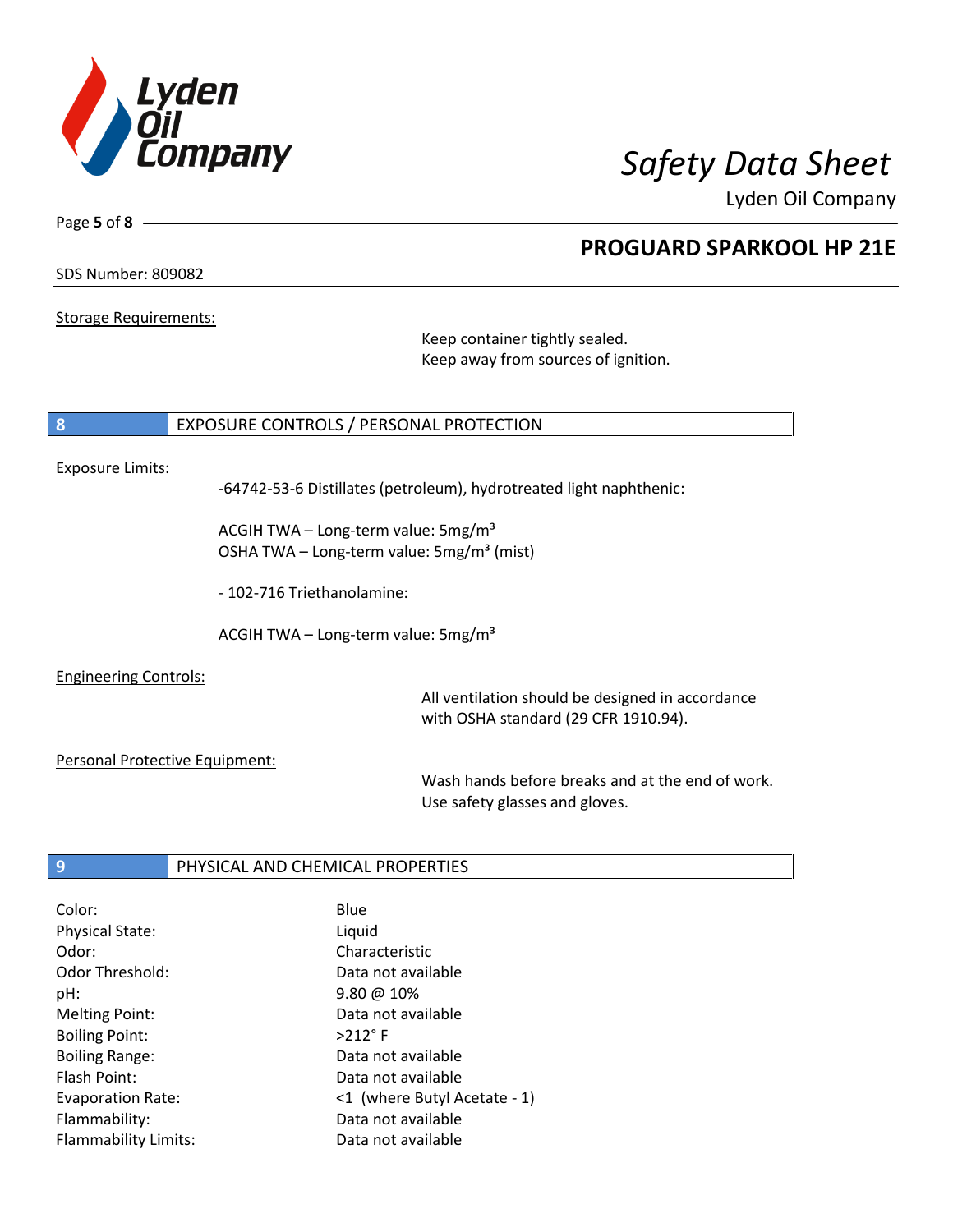

Lyden Oil Company

### SDS Number: 809082

Page **6** of **8**

| Vapor Pressure:            |                          | Data not available          |
|----------------------------|--------------------------|-----------------------------|
| Vapor Density:             |                          | Data not available          |
| <b>Relative Density:</b>   |                          | 0.8502 (where water = $1$ ) |
| Solubilities:              |                          | Completely soluble in water |
| Partition Coefficient:     |                          | Data not available          |
| Auto-Ignition Temperature: |                          | Data not available          |
| Decomposition Temperature: |                          | Data not available          |
| Viscosity:                 |                          | Data not available          |
|                            |                          |                             |
|                            |                          |                             |
| <b>10</b>                  | STABILITY AND REACTIVITY |                             |

| Stability:                     | Stable under normal conditions.                                    |
|--------------------------------|--------------------------------------------------------------------|
| Reactivity:                    | Not reactive under normal conditions.                              |
| <b>Conditions to Avoid:</b>    | Extreme temperature, sparks, open flame, and<br>direct sunlight.   |
| <b>Hazardous Reactions:</b>    | No known hazardous reactions.                                      |
| <b>Incompatible Materials:</b> | Strong oxidizers and strong reducing agents.                       |
| <b>Decomposition Products:</b> | Oxides of carbon, nitrogen and hydrogen, and<br>hydrogen chloride. |

### **11** TOXICOLOGICAL INFORMATION

### Routes of Exposure:

Skin and eye contact are the primary routes of exposure although exposure may occur following accidental ingestion.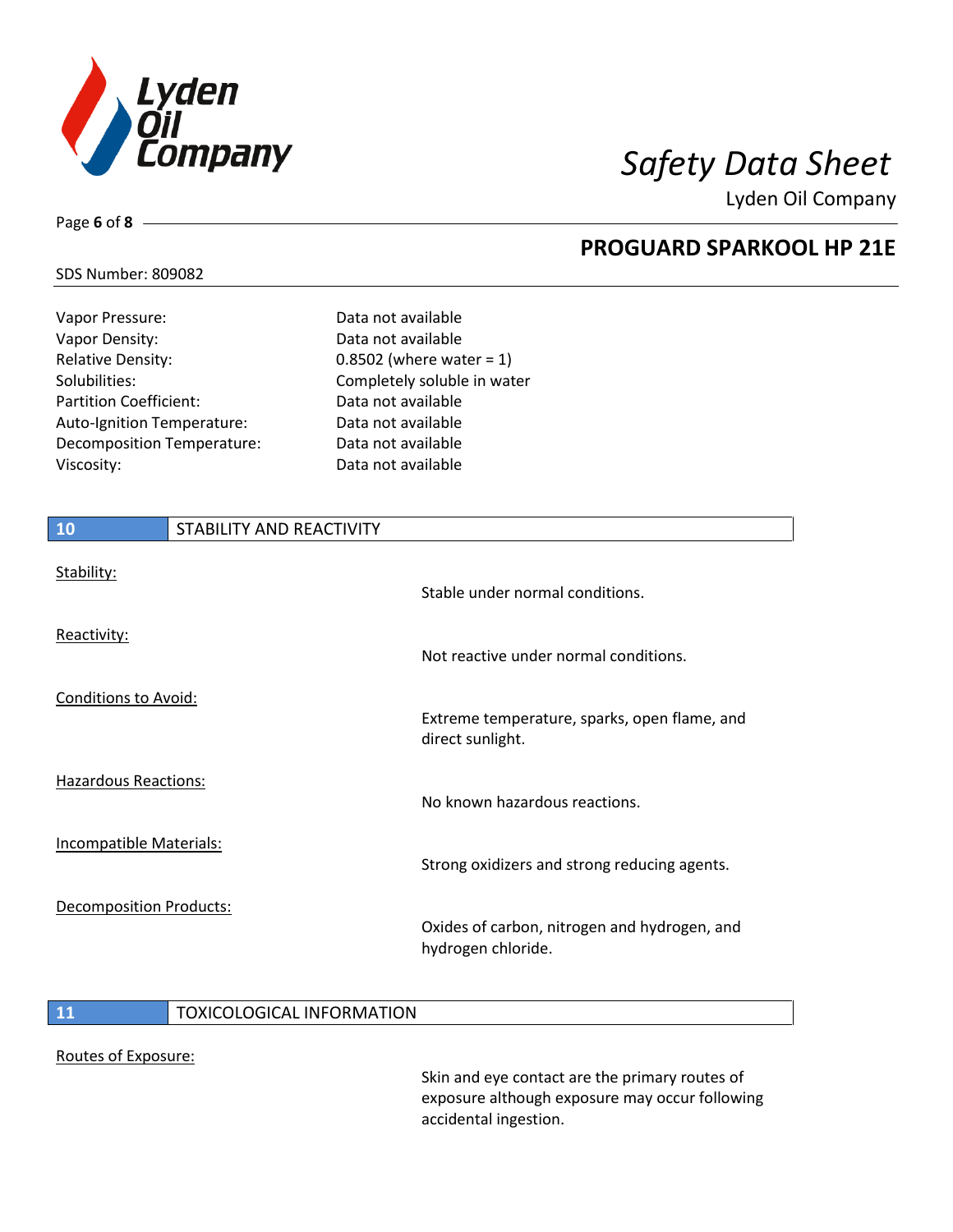

Lyden Oil Company

Exposure Effects:

Page **7** of **8**

Repeated skin contact may cause dermatitis or an oil acne. Exposure to eyes may cause redness. Harmful if swallowed, may cause burns to mouth and esophagus.

Measures of Toxicity:

No test data available.

Carcinogenic/Mutagenic Precautions:

Non-carcinogenic and not expected to be mutagentic.

|  |  | <b>ECOLOGICAL</b><br><b>LINFORMATION</b> |
|--|--|------------------------------------------|
|--|--|------------------------------------------|

Ecological Precautions:

Avoid exposing to the environment.

Ecological Effects:

No specific environmental or aquatic data available.

| 13                          | <b>DISPOSAL CONSIDERATIONS</b> |                                                                                             |
|-----------------------------|--------------------------------|---------------------------------------------------------------------------------------------|
| <b>Disposal Methods:</b>    |                                | Dispose of waste material in accordance with all<br>local, state, and federal requirements. |
| <b>Disposal Containers:</b> |                                | Use properly approved container for disposal.                                               |
| <b>Special Precautions:</b> |                                | Do not flush to surface waters or drains.                                                   |
| 14                          | <b>TRANSPORT INFORMATION</b>   |                                                                                             |

# UN Number: Data not available

UN Shipping Name: Lubricating Oil, N.O.S.